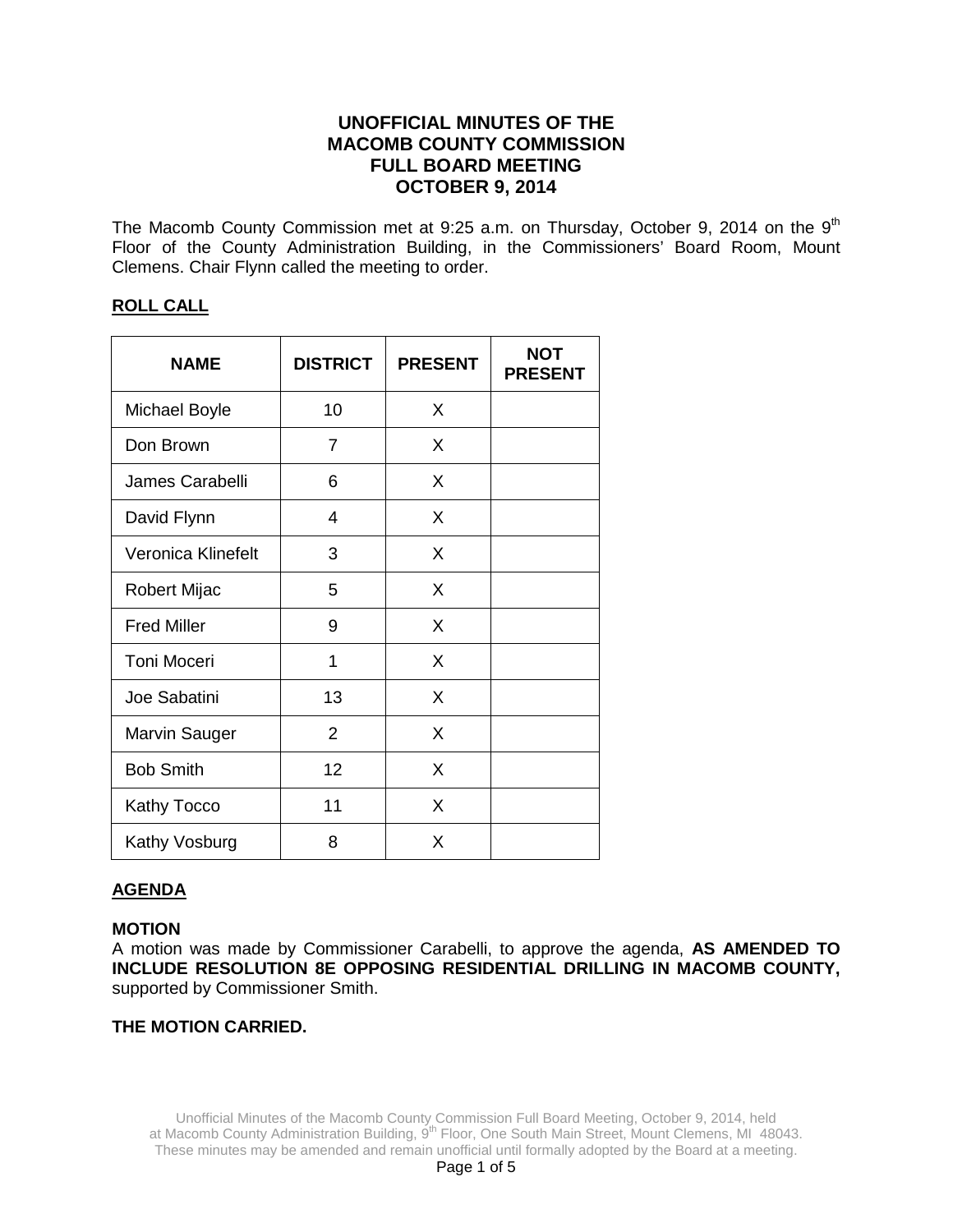## **PUBLIC PARTICIPATION / PUBLIC HEARING ON GREAT LAKES WATER AUTHORITY MEMORANDUM OF UNDERSTANDING AND ARTICLES OF INCORPORATION**

Joseph Hunt, 8306 Stanley, Warren Jerry Sieja, 12927 Docksin, Sterling Heights Karen Spranger, 7520 Hudson, Warren Jim Casha, Norwich, Ontario

## **CORRESPONDENCE FROM EXECUTIVE**

None

# **APPOINTMENTS**

**a) Executive Appointment – BROWNFIELD REDEVELOPMENT AUTHORITY BOARD** 1 vacancy; 3 year term expiring 09/30/17; 1 application

## **MOTION**

**R14-213** A motion was made by Commissioner Moceri, to approve the appointment of Carrie Fortune to the Brownfield Redevelopment Authority Board for three-year term expiring September 30, 2017, supported by Commissioner Carabelli.

## **THE MOTION CARRIED.**

#### **b) Board Appointment – JURY COMMISSION**  1 appointment, 1 application

## **MOTION**

**R14-214** A motion was made by Commissioner Miller, to approve the appointment of Leo Lalonde to the Jury Commission, supported by Commissioner Tocco.

## **THE MOTION CARRIED.**

## **c) Board Appointment – SOCIAL SERVICES BOARD**

1 vacancy; 3 year term beginning 11/01/14 through 10/31/17; 7 applications

Applying for reappointment: Margaret (Penny) Hader Applying for appointment: Thomas Ensign Jeremy Fisher Kevin Haynes Robert Jones Kindra Speech James Timpa

A roll call vote was taken:

Voting for Hader were Commissioners Boyle, Flynn, Klinefelt, Mijac, Miller, Moceri, Smith, Tocco and Vosburg. Hader received 9 votes.

Voting for Ensign was Commissioner Sauger. Ensign received 1 vote. Fisher received 0 votes.

#### Haynes received 0 votes.

Unofficial Minutes of the Macomb County Commission Full Board Meeting, October 9, 2014, held at Macomb County Administration Building, 9<sup>th</sup> Floor, One South Main Street, Mount Clemens, MI 48043. These minutes may be amended and remain unofficial until formally adopted by the Board at a meeting.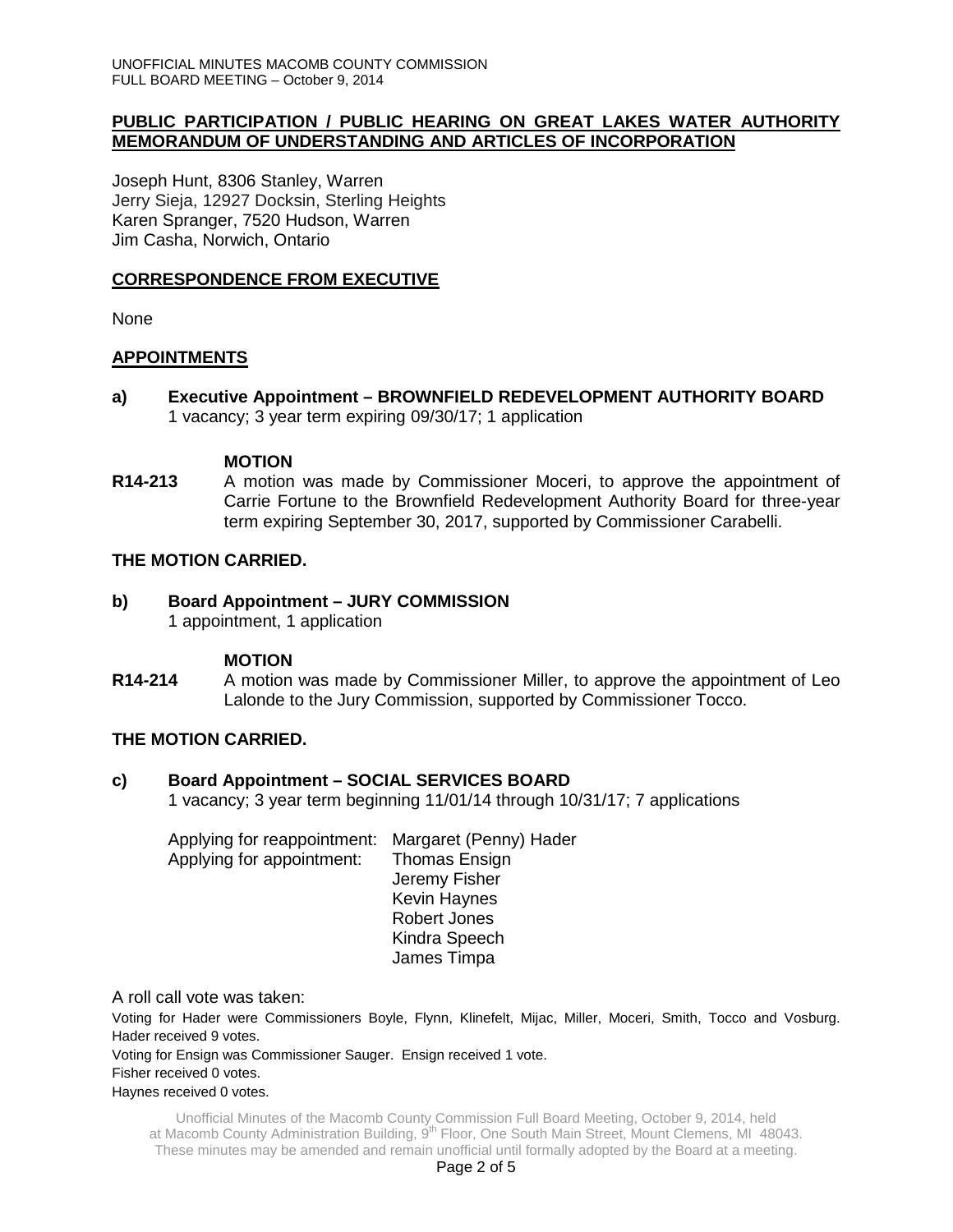Voting for Jones were Commissioners Brown and Sabatini. Jones received 2 votes. Voting for Speech was Commissioner Carabelli. Speech received 1 vote. Timpa received 0 votes.

#### **R14-215** Margaret Hader was appointed to the Social Services Board.

#### **GOVERNMENT OPERATIONS COMMITTEE MEETING – October 6, 2014**

The reading of the recommendation from the Government Operations Committee was waived and a motion was made by Chair Tocco, supported by Vice-Chair Flynn, to adopt the committee recommendation.

**R14-216** Approve the appointments of professional surveyors: Christopher Asiala, P.S. #49376, Mike DeDecker, P.S. #44282, Robert Drouillard, P.S. #52517, John Fenn, P.S. #23505, Huston Kennedy, P.S. #17623, Derek Kosicki, P.S. #43058 and Roger Stecker, P.S. #30103 as Peer Review Group members for the Macomb County Remonumentation Program, per MCL 54.269b, retroactive to June 12, 2014; further, a copy of this Board of Commissioners' action is directed to be delivered forthwith to the Office of the County Executive.

#### **THE MOTION CARRIED.**

## **JUSTICE AND PUBLIC SAFETY COMMITTEE MEETING – October 7, 2014**

No report.

## **ECONOMIC DEVELOPMENT COMMITTEE MEETING – October 8, 2014**

No report.

#### **FINANCE COMMITTEE MEETING – October 9, 2014**

The reading of the recommendations from the Finance Committee was waived and a motion was made by Chair Miller, supported by Commissioner Smith, to adopt the committee recommendations.

- **R14-217** Purchase and Installation of Courthouse Kiosks with Cash Dispenser from Courthouse Technologies, Ltd./Clerk/Register of Deeds (\$35,000 to be applied to credit and annual support not to exceed \$6,800 per year)
- **R14-218** Purchase and Installation of Four Additional Self-Service Jury Kiosks/Clerk/ Register of Deeds (\$15,000 and annual support not to exceed \$2,800 per year)
- **R14-219** Purchase of Jury Management System Tablet Software from Courthouse Technologies, Ltd./Clerk/Register of Deeds (\$10,000 and annual support not to exceed \$1,500 per year)
- **R14-220** Change in Rate of Pay for Jurors to Flat Fee/Clerk/Register of Deeds

**THE MOTION CARRIED.**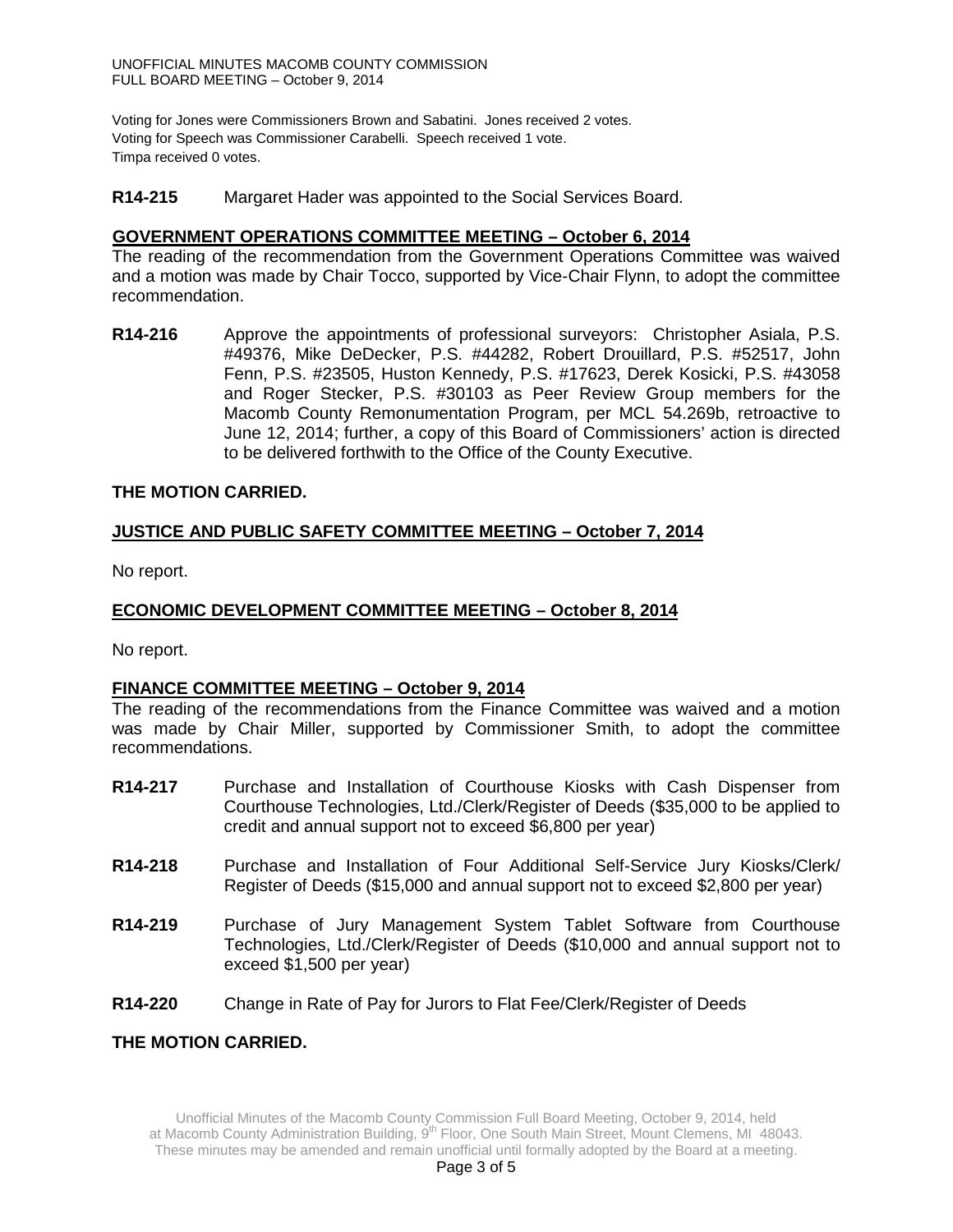## **RESOLUTION**

#### **MOTION**

A motion was made by Commissioner Carabelli to adopt the following resolution, supported by Commissioner Miller:

**R14-221** Opposing Residential Drilling in Macomb County (offered by Carabelli, Miller and Brown, recommended by Finance on 10/9/14)

#### **THE MOTION CARRIED.**

## **DISCUSSION/DEBATE ON GREAT LAKES WATER AUTHORITY MEMORANDUM OF UNDERSTANDING AND ARTICLES OF INCORPORATION**

# **APPROVE THE GREAT LAKES WATER AUTHORITY MEMORANDUM OF UNDERSTANDING**

#### **MOTION**

**R14-222** A motion was made by Commissioner Moceri, to approve the Great Lakes Water Authority Memorandum of Understanding, supported by Commissioner Miller.

A roll call vote was taken:

Voting yes were: Carabelli, Klinefelt, Mijac, Miller, Moceri, Sauger, Smith, Vosburg, Tocco and Flynn. There were 10 Yes votes.

Voting no were: Boyle, Brown, Sabatini. There were 3 No votes.

#### **THE MOTION CARRIED.**

#### **APPROVE THE GREAT LAKES WATER AUTHORITY ARTICLES OF INCORPORATION**

#### **MOTION**

**R14-223** A motion was made by Commissioner Sauger, to approve the Great Lakes Water Authority Articles of Incorporation, supported by Commissioner Tocco.

A roll call vote was taken:

Voting yes were: Sauger, Tocco, Flynn, Carabelli, Klinefelt, Mijac, Miller, Moceri, Smith and Vosburg. There were 10 Yes votes.

Voting no were: Boyle, Brown and Sabatini. There were 3 Yes votes.

#### **THE MOTION CARRIED.**

#### **CITIZEN INQUIRY AND RESPONSE**

## **MOTION**

**R14-224** A motion was made by Commissioner Mijac, to receive and file the citizen inquiry and response, supported by Commissioner Miller.

#### **THE MOTION CARRIED.**